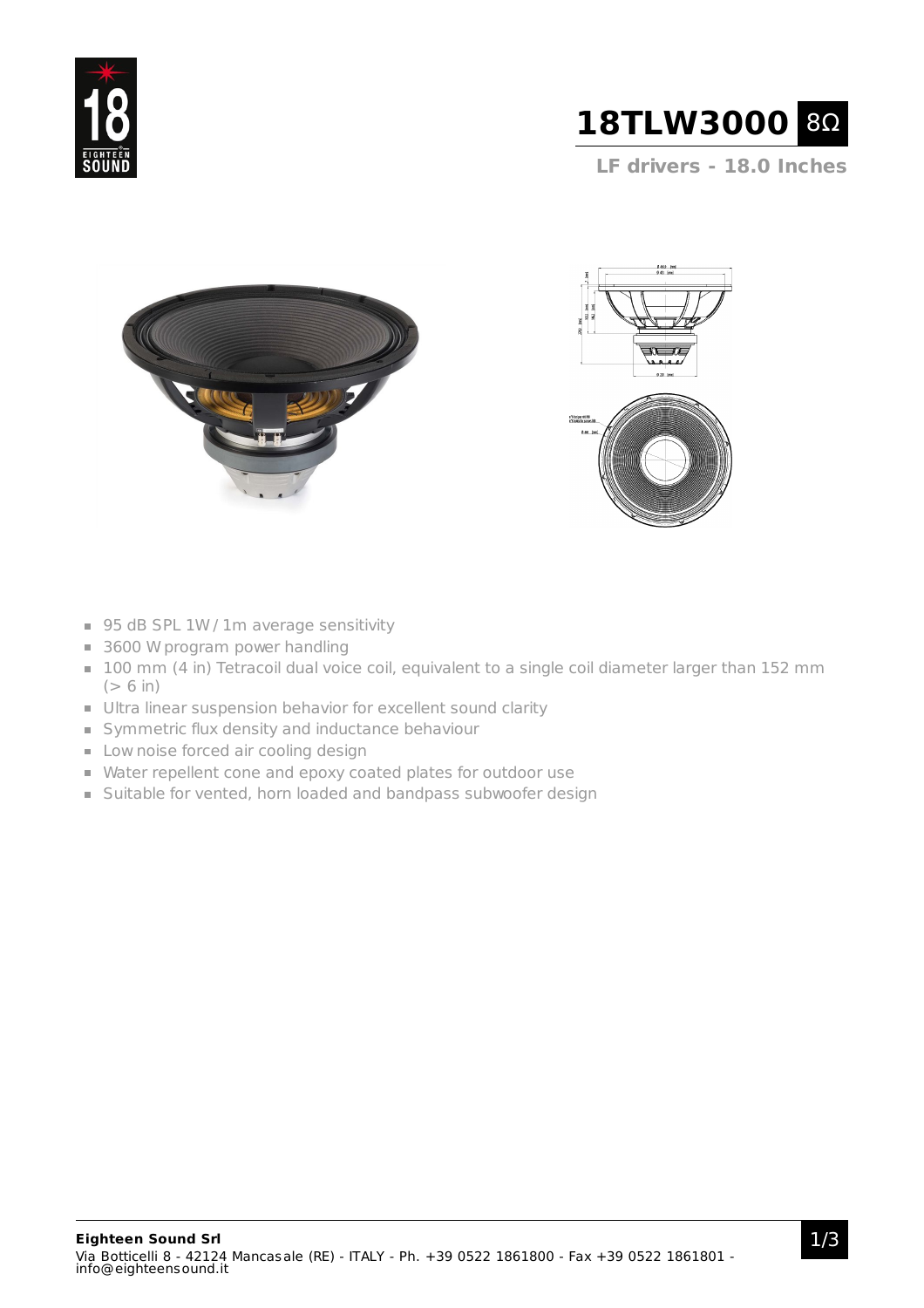

## **18TLW3000 8Ω**

**LF drivers - 18.0 Inches**

The 18TLW3000 is an 18 inch diameter high performance subwoofer, specifically designed for high SPL subwoofer applications in either a reflex, bandpass or horn loaded configuration. For optimum results we recommend the usage of power amplifiers able to deliver 3600W program power without clipping

18TLW3000 uses Eighteen Sound proprietary Tetracoil technology, where two different, axially separated magnetic gaps and two inside-outside 4" diameter voice coils are wound on the same former and suspended evenly in the two magnetic gaps.

The Tetracoil design key advantages are:

1) a symmetric flux density versus displacement behavior, that minimizes the even distortion products;

2) a very symmetric and flat inductance curve;

3) the equivalent voice coil diameter of a 4" Tetracoil speaker is greater than 6". Consequently heat dissipation occurs over a larger surface area, driving AES power handling up to 1800 W.

18TLW3000 design features include a large displacement suspension system which, in conjunction with a fiberglass reinforced, straight ribbed cone allows an ultra-linear piston action and provides full mechanical control across the entire working range.

In order to furtherly increase power handling and reduce power compression figure, a low density material air diffractor is placed into the backplate venting hole acting as a cooling system, increasing power handling capability and lowering the power compression figure.

18TLW3000 is able to perform properly under inclement weather conditions: the exclusive cone treatment improves pulp strength and gives water repellent properties to both sides of the membrane. In addition, magnetic structure metal plates coating is far more resistant than standard zinc coating to the corrosive effects of salts and oxidization.